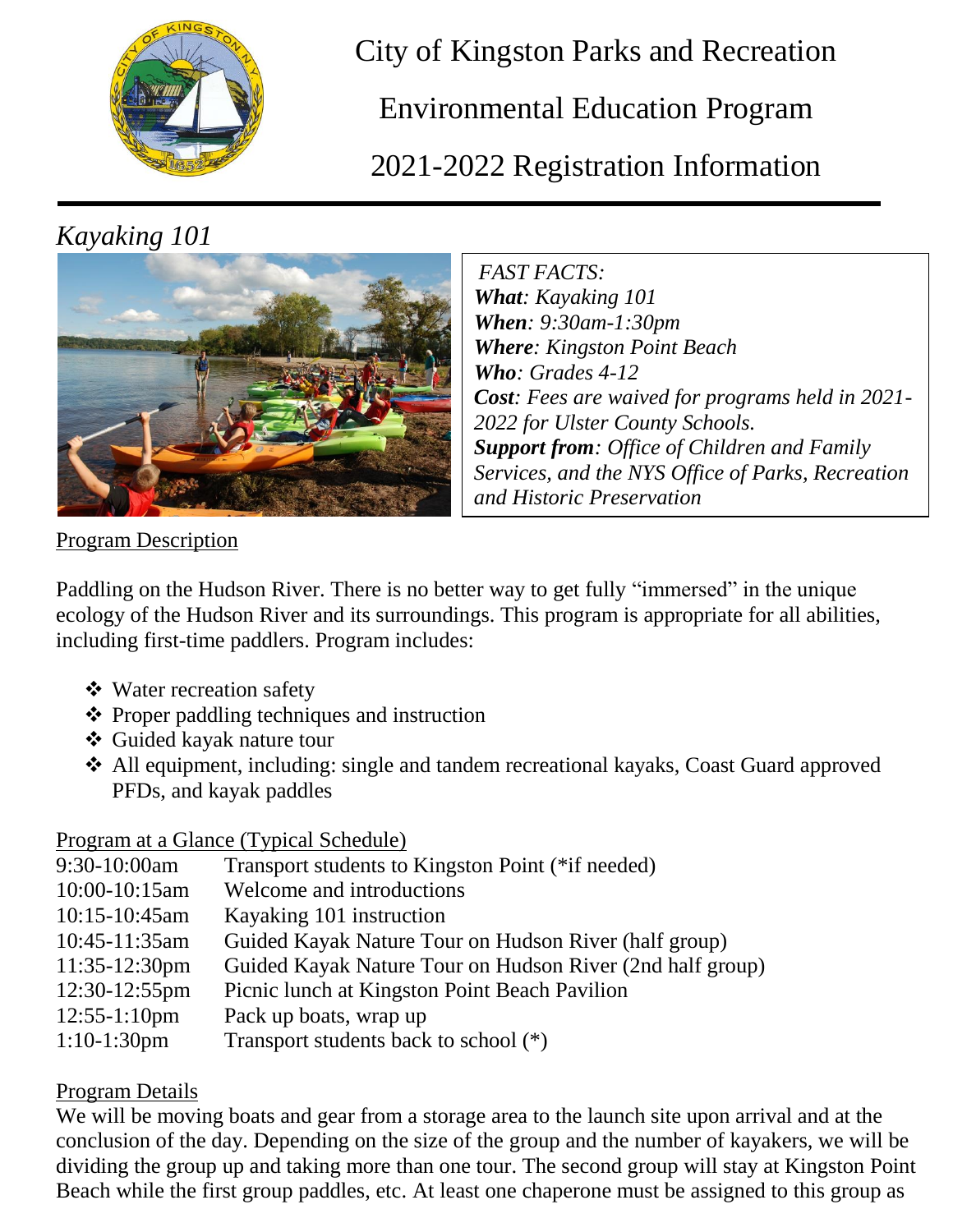

City of Kingston Parks and Recreation

Environmental Education Program

2021-2022 Registration Information

the guides will be with the group on the water. If there are any adults who have their own kayaks and would like to bring them, they should contact KC to discuss the details.

All participants will be required to wear a Coast Guard Approved PFD, which will be provided, the entire trip. All participants need to wear shoes that can get wet, for example water shoes/Keens/Tevas/Crocs/old shoes/appropriate footwear. Flip flops are not appropriate. All participants will be required to wear shoes the entire program. Participants should wear comfortable shorts or pants that can be rolled up. Denim jeans are not appropriate as they get very heavy when wet. Hats are a good idea, as is sunscreen, as the program is in full sun. Bathing suits are not necessary, as swimming will not be permitted. Participants should bring a sweatshirt/light jacket and a change of dry clothes, in case they get wet. You will get sandy and muddy. Participants should bring water for the kayak tour. There will be straps on the boats for securing water bottles.

There will be a designated lunch break at the Kingston Point Beach Pavilion. Lunch is on your own and all participants should bring a picnic lunch. There is a Carry-In, Carry-Out Policy with all trash. Porto potties will be available.

Adult chaperones are certainly welcome and encouraged. We require a minimum of 2 adults to attend with the class, and a minimum of a 12 to 1 ratio of students to adults at the program site. Adult chaperones should meet us at Kingston Point Beach, except for at least one adult, which is required to ride on the bus with the students. Adults should definitely come prepared to be hands on and engaged in the program as we will need assistance throughout the day.

## Transportation

The Parks and Recreation Department is able to provide transportation as a collaboration with Kingston Citibus at a fee of \$1 per student. Adults are free. We will pick up your class at 9:30am at the Front Door of your school. The \$1 per student transportation fee is due by cash or check made payable to The City of Kingston upon their arrival.

In the event of inclement weather, we will call the school that morning to make any cancellations. Note\*\* It is often likely that the kayaking conditions at Kingston Point may not be reflective of the conditions at your school.\*\*At that point, we will offer another reschedule date if one is available. If you need to cancel for any reason, please call the Recreation Department as soon as possible at 481-7336 (KC Keegan-Twombly's Extension).

The environmental educators will be engaging the students all day in the outdoor learning environment and an appropriate code of conduct is expected from each participant: